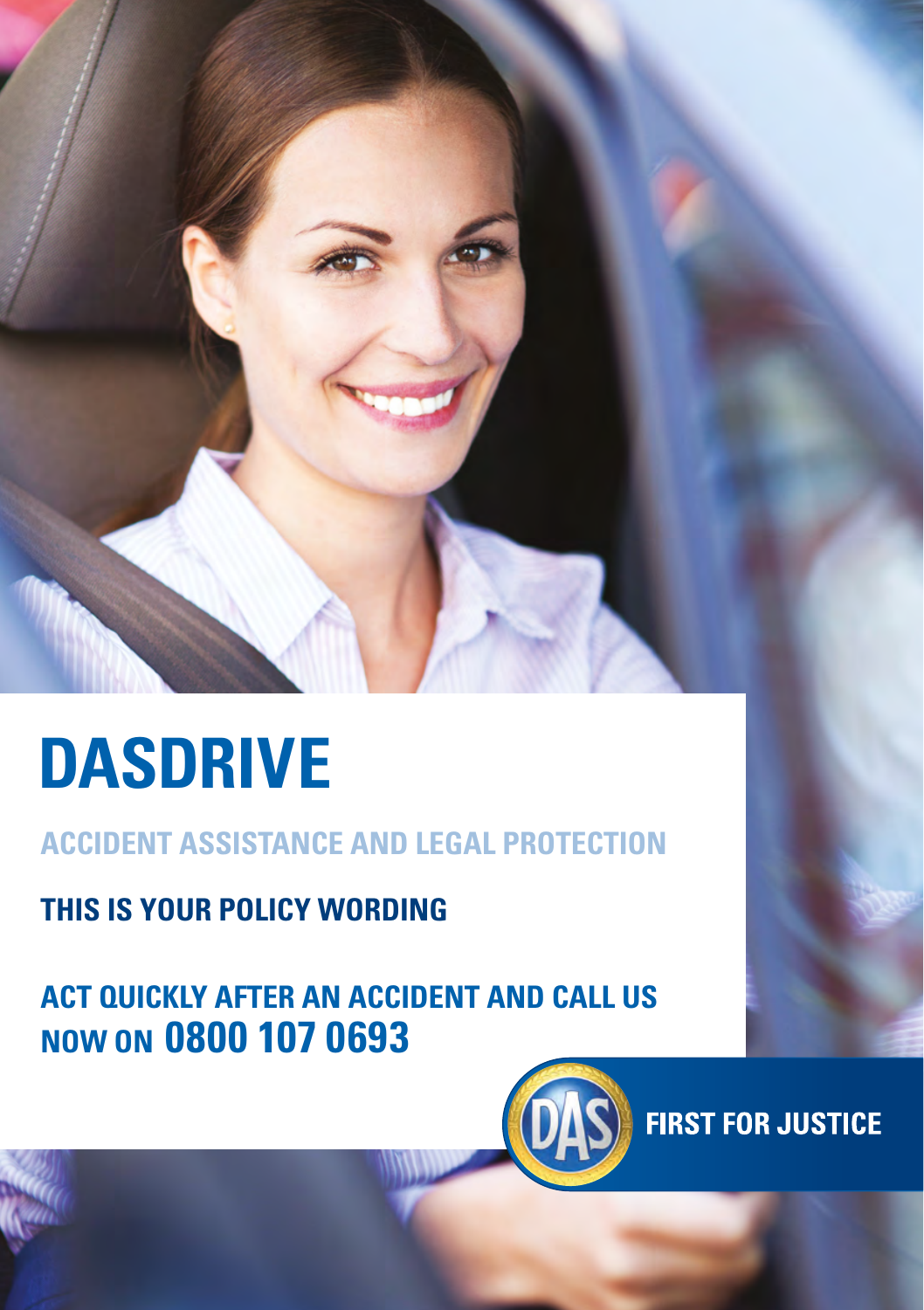## **IMPORTANT INFORMATION**

**This is your DASDrive accident assistance & legal protection policy wording. It includes everything you need to know about your cover.**

**Keep this document in a safe place as you will need to refer to it in the event of an accident.**

Accident assistance provides recovery and repair services. **We** can recover the **insured vehicle** if it is immobilised or unsafe to drive after an accident. If the **insured vehicle** is comprehensively insured, or if the accident was not **your** fault, **we** can arrange and manage repairs to the **insured vehicle**. In these circumstances, **we** can also arrange to supply **you** with a replacement vehicle via a hire agreement, or a courtesy vehicle.

Legal protection is designed to help **you** if a motor accident was not **your** fault and **you** have suffered an injury or incurred other losses which are not covered under **your** motor insurance policy.

## **HELPLINE SERVICE**

#### **LEGAL ADVICE SERVICE CALL 0344 893 9027**

**We** will provide an **insured person** with confidential legal advice over the phone on any motoring issue, under the laws of any European Union country, the Isle of Man, the Channel Islands, Switzerland and Norway.

**Advice about the law in England and Wales is available 24 hours a day, seven days a week. Legal advice for the other countries is available 9am – 5pm, Monday to Friday, excluding public and bank holidays. If you call outside these times, we will call you back.** 

To help **us** check and improve **our** service standards, **we** may record all inbound and outbound calls. When phoning, please tell **us your** policy number and the name of the insurance provider who sold **you** this policy.

**We** cannot accept responsibility if the legal advice helpline service is unavailable for reasons **we** cannot control.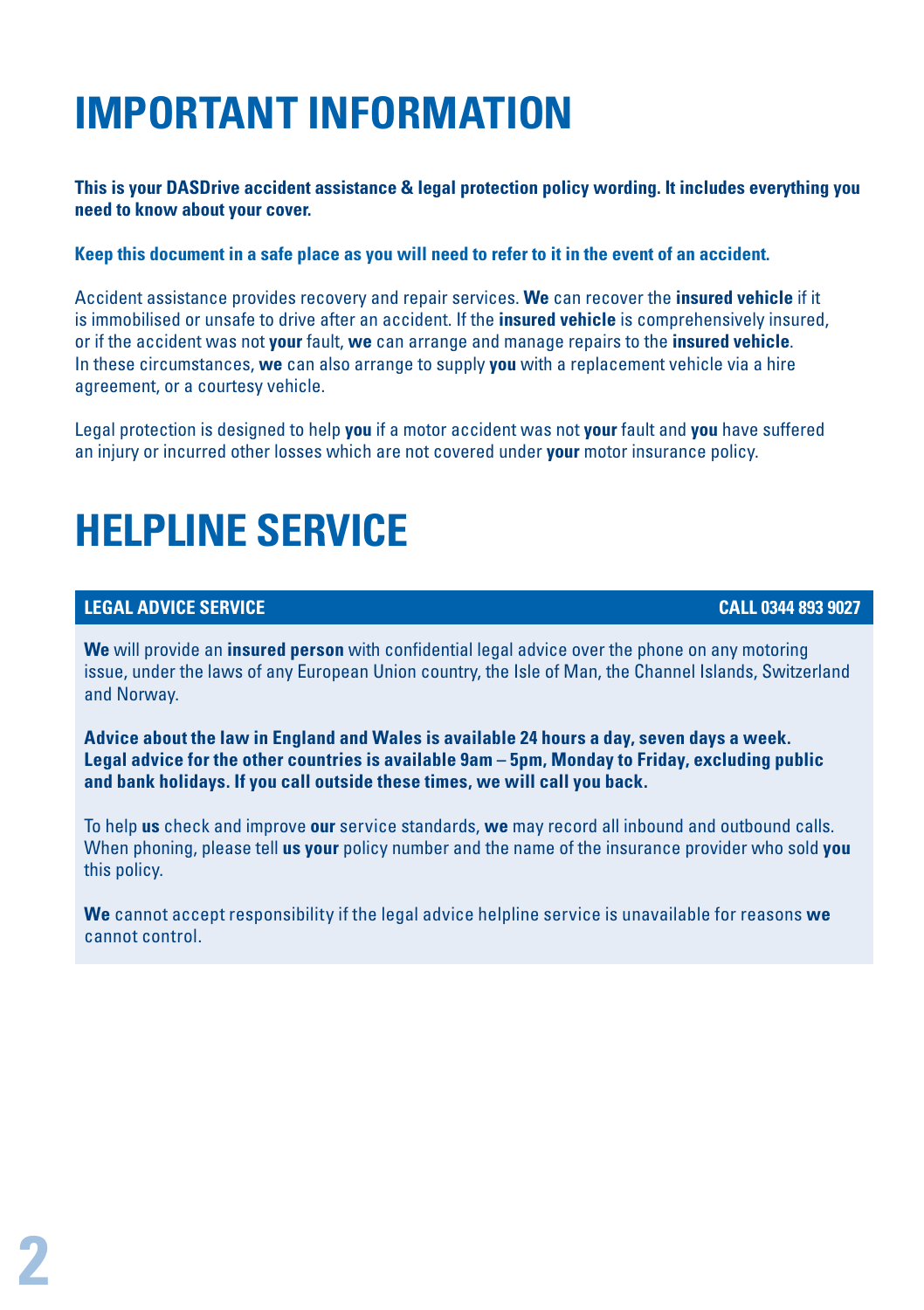### **CONTENTS**

| <b>IMPORTANT INFORMATION</b>                                                                                                                                                                 | $\overline{2}$                                    |
|----------------------------------------------------------------------------------------------------------------------------------------------------------------------------------------------|---------------------------------------------------|
| <b>HELPLINE SERVICE</b>                                                                                                                                                                      | $\overline{2}$                                    |
| THE MEANING OF WORDS IN THIS POLICY                                                                                                                                                          | 4                                                 |
| <b>WELCOME TO DAS</b><br>How we can help<br>When we cannot help<br>When you need to make a claim<br>If you need any other help from us<br><b>ACCIDENT ASSISTANCE</b><br><b>OUR AGREEMENT</b> | 6<br>6<br>6<br>6<br>$\overline{1}$<br>8<br>9<br>9 |
| What we will pay<br>What we will not pay                                                                                                                                                     | 9                                                 |
| <b>POLICY EXCLUSIONS</b>                                                                                                                                                                     | 10                                                |
| <b>POLICY CONDITIONS</b>                                                                                                                                                                     | 11                                                |
| <b>DATA PROTECTION</b><br>Who we are<br>How we will use your information<br>Got a question?<br><b>HOW TO MAKE A COMPLAINT</b>                                                                | 14<br>14<br>14<br>14<br>15                        |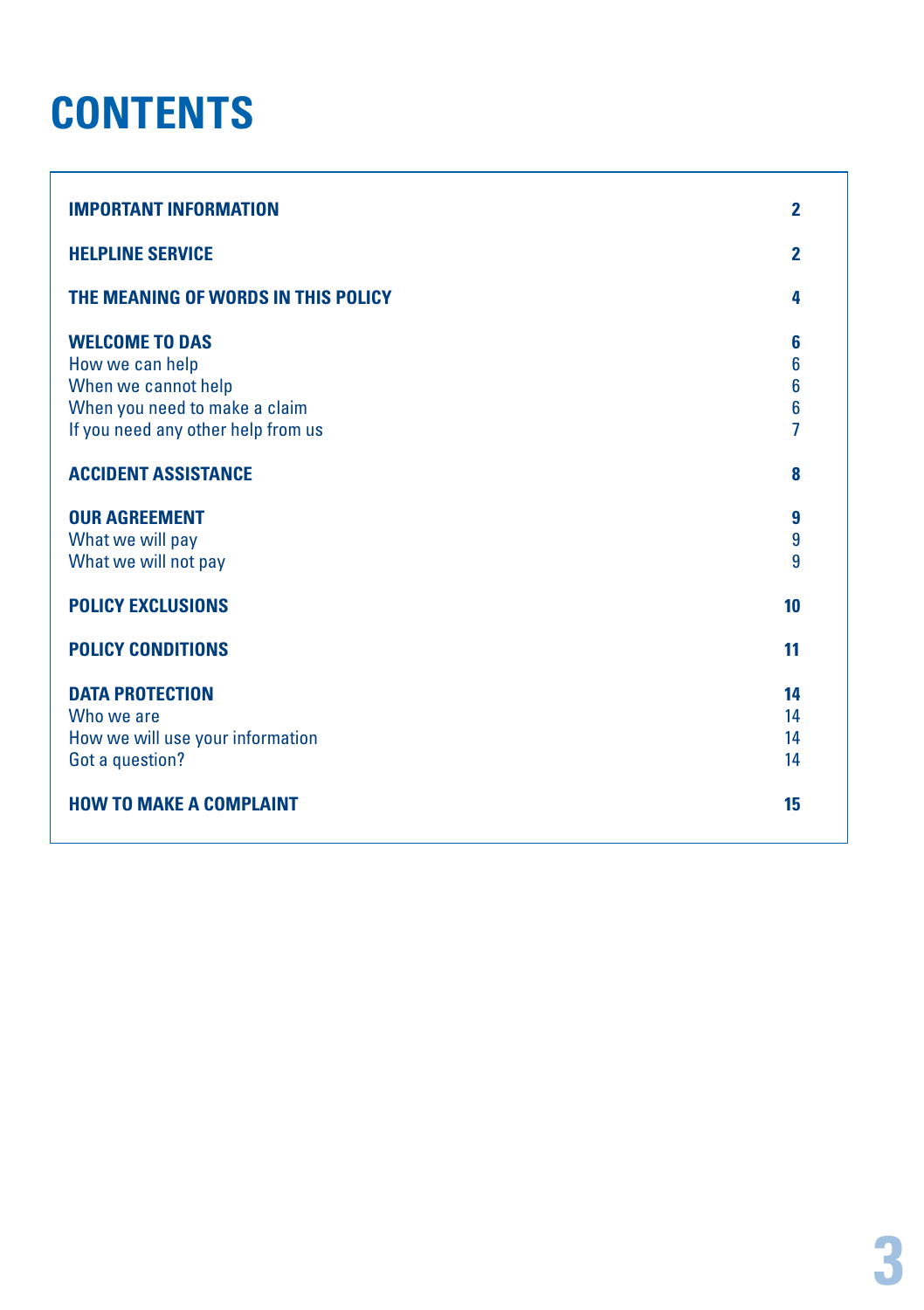## **THE MEANING OF WORDS IN THIS POLICY**

The following words have these meanings wherever they appear in this policy in **bold**:

| appointed<br>representative                        | The <b>preferred law firm</b> , law firm or other suitably qualified person we will<br>appoint to act on an insured person's behalf.                                                                                                                                                                                                               |  |
|----------------------------------------------------|----------------------------------------------------------------------------------------------------------------------------------------------------------------------------------------------------------------------------------------------------------------------------------------------------------------------------------------------------|--|
| costs and expenses                                 | All reasonable and necessary costs chargeable by the appointed<br>(a)<br>representative and agreed by us in accordance with the DAS Standard<br><b>Terms of Appointment.</b><br>The costs incurred by opponents in civil cases if an insured person has been<br>(b)<br>ordered to pay them, or pays them with our agreement.                       |  |
| countries covered                                  | The European Union, the Isle of Man, the Channel Islands, Albania, Andorra,<br>Bosnia Herzegovina, Gibraltar, Iceland, Liechtenstein, Macedonia, Monaco,<br>Montenegro, Norway, San Marino, Serbia, Switzerland and Turkey.                                                                                                                        |  |
| <b>DAS Standard</b><br><b>Terms of Appointment</b> | The terms and conditions (including the amount we will pay to an appointed<br><b>representative</b> ) that apply to the claim, which could include a conditional<br>fee agreement (no-win, no-fee). Where a law firm is acting as an appointed<br>representative the amount is currently £100 per hour. This amount may vary<br>from time to time. |  |
| insured person                                     | <b>You</b> , and any passenger or driver who is in or on the <b>insured vehicle</b> with<br><b>your</b> permission. Anyone claiming under this policy must have your agreement<br>to claim.                                                                                                                                                        |  |
| insured vehicle                                    | The motor vehicle(s) covered by the motor insurance policy to which this policy<br>attaches. It also includes any caravan or trailer attached to the vehicle(s).                                                                                                                                                                                   |  |
| motor claims centre                                | This centre carries out recovery, hire and repair services and deals with the<br>administration of your claim.                                                                                                                                                                                                                                     |  |
| period of insurance                                | The period for which we have agreed to cover you.                                                                                                                                                                                                                                                                                                  |  |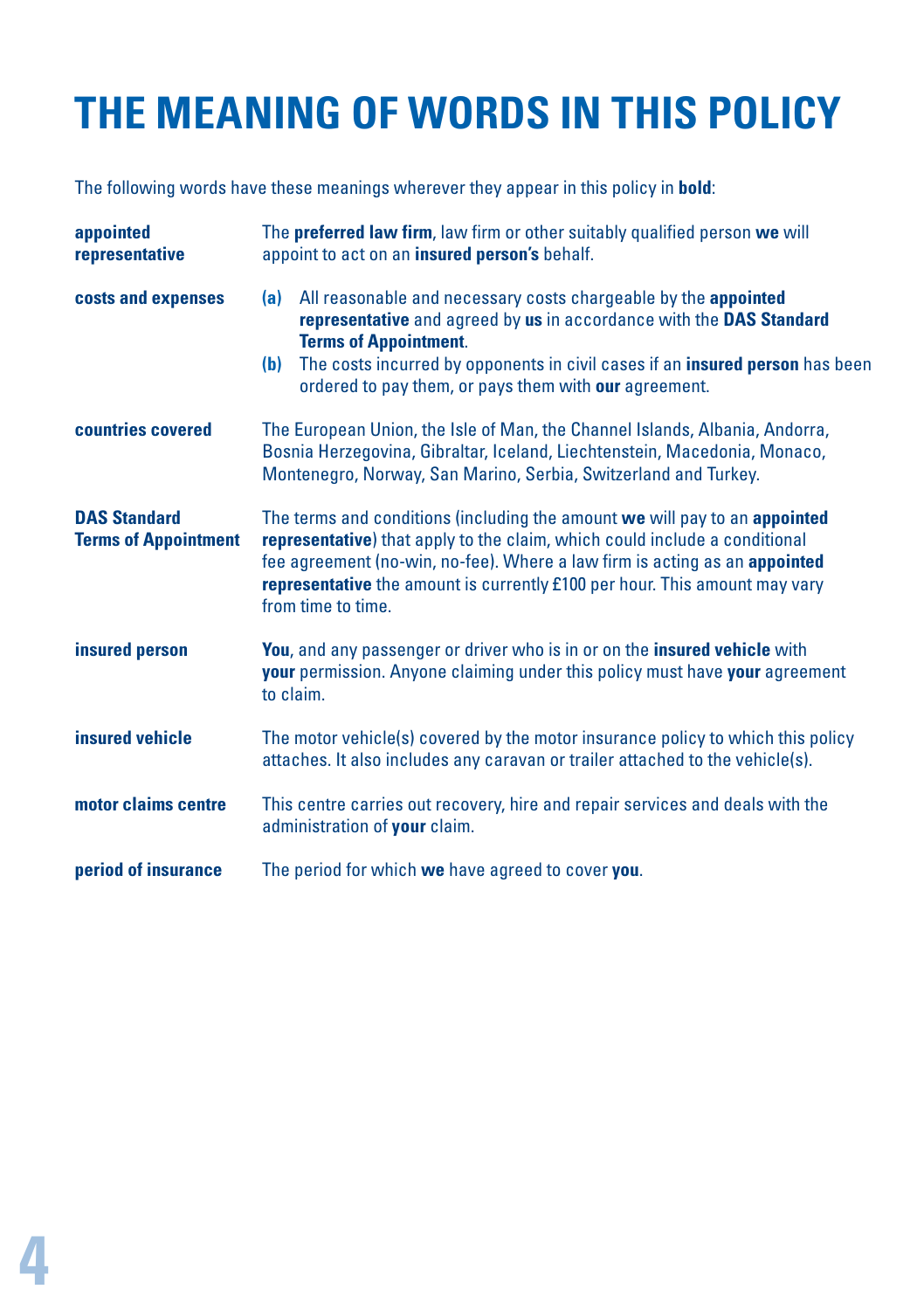| preferred law firm   | A law firm or barristers' chambers we choose to provide legal services.<br>These legal specialists are chosen as they have the proven expertise to deal<br>with an insured person's claim and must comply with our agreed service<br>standard levels, which we audit regularly. They are appointed according to<br>the DAS Standard Terms of Appointment. |
|----------------------|-----------------------------------------------------------------------------------------------------------------------------------------------------------------------------------------------------------------------------------------------------------------------------------------------------------------------------------------------------------|
| reasonable prospects | The prospects that an <b>insured person</b> will recover losses or damages, make a<br>successful defence or make a successful appeal or defence of an appeal, must<br>be at least 51%. We, or a preferred law firm on our behalf, will assess whether<br>there are reasonable prospects.                                                                  |
| uninsured losses     | Losses which an <b>insured person</b> has incurred as a result of a road traffic<br>accident which was not their fault, and which are not covered under the motor<br>insurance to which this policy attaches.                                                                                                                                             |
| we, us, our, DAS     | DAS Legal Expenses Insurance Company Limited.                                                                                                                                                                                                                                                                                                             |
| you, your            | The person who has taken out this policy (the policyholder).                                                                                                                                                                                                                                                                                              |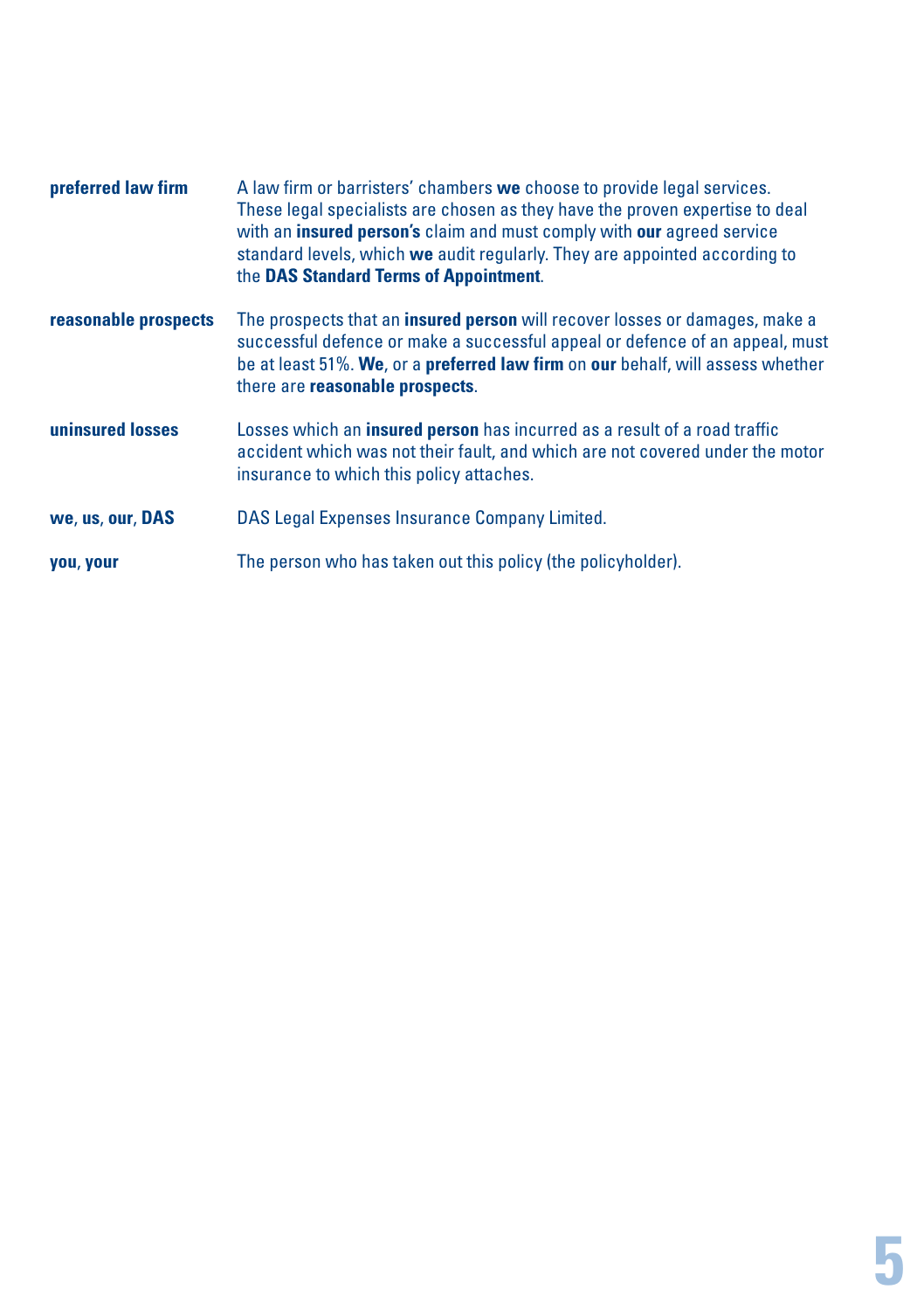## **WELCOME TO DAS**

Thank **you** for purchasing this DASDrive accident assistance & legal protection policy. **You** are now protected by Europe's leading legal expenses insurer. If **you** are involved in a motor accident or need legal advice, **we** are here to help **you** 24 hours a day, 365 days a year.

DAS Legal Expenses Insurance Company Limited (**'DAS'**) is the underwriter and provides the legal protection insurance under **your** policy. The legal advice service is provided by DAS Law Limited and/or a **preferred law firm** on behalf of **DAS**.

To make sure **you** get the most from **your DAS** cover, please take time to read this policy which explains the contract between **you** and **us**.

### **HOW WE CAN HELP**

If **you** are involved in an accident which was not **your** fault, **we** will help **you** recover **your uninsured losses** from the person who caused the accident, either through **our Motor Claims Centre** or by appointing a lawyer. **Uninsured losses** could include the cost of repairing or replacing the **insured vehicle**, **your** motor insurance policy excess, compensation following injury or other out-of-pocket expenses.

Where the driver at fault is uninsured or cannot be traced, **we** will assist **you** in making a claim to the Motor Insurers' Bureau.

**We** can also provide a range of recovery services for the **insured vehicle** after an accident. In certain circumstances **we** can arrange for the **insured vehicle** to be repaired after recovery.

### **WHEN WE CANNOT HELP**

Please do not ask for help from a lawyer, accountant or anyone else before **we** have agreed. If **you** do, **we** will not pay the costs involved even if **we** accept the claim.

### **WHEN YOU NEED TO MAKE A CLAIM**

Phone **us** on **0800 107 0693** as soon as possible after **your** accident to speak with one of **our** dedicated customer claims handlers. If **you** are calling outside of the UK, please phone **us** on **+44 29 2085 7205**.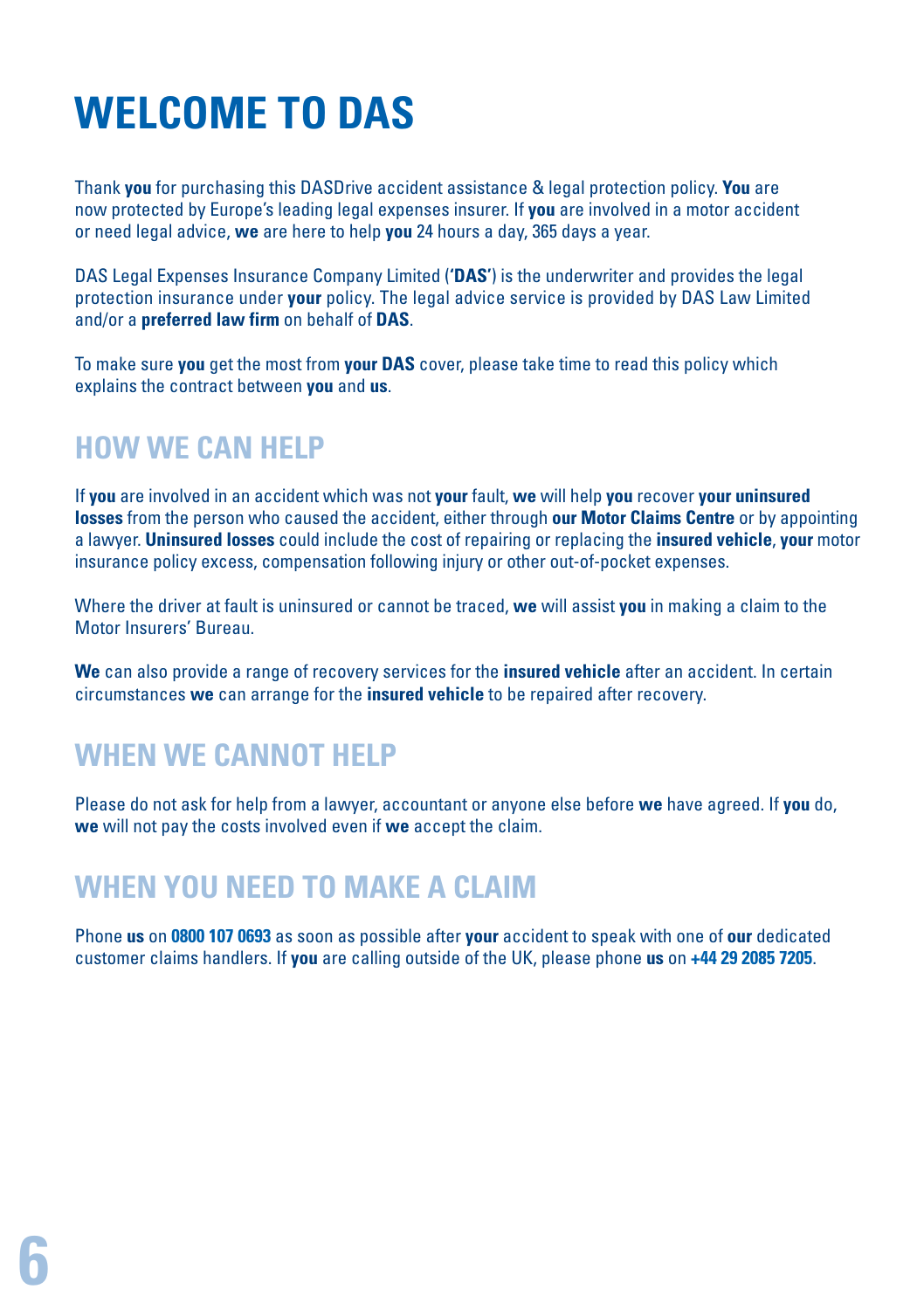### **IF YOU NEED ANY OTHER HELP FROM US**

If **you** wish to speak to **our** legal teams about a legal problem related to motoring, please phone **us** on **0344 893 9027**. **We** will ask **you** about **your** legal issue and if necessary call **you** back to give **you** legal advice.

Please do not ask for help from a lawyer or hire a vehicle before **we** have agreed. If **you** do, **we** will not pay the costs involved even if **we** accept the claim.

True dute

Andrew Burke **Chief Executive Officer, DAS Group**

#### **DAS Head and Registered Office: DAS Legal Expenses Insurance Company Limited | DAS House | Quay Side | Temple Back | Bristol | BS1 6NH**

Registered in England and Wales, number 103274 | Website: **www.das.co.uk**

DAS Legal Expenses Insurance Company Limited is authorised by the Prudential Regulation Authority and regulated by the Financial Conduct Authority and the Prudential Regulation Authority.

#### **Financial Services Compensation Scheme**

**We** are covered by the Financial Services Compensation Scheme (FSCS). Compensation from the scheme may be claimed if **we** cannot meet **our** obligations. This will be dependent on the type of business and the circumstances of the claim. More information on the compensation scheme arrangements can be found on the FSCS website, **www.fscs.org.uk**

#### **DAS Law Limited Head and Registered Office: DAS Law Limited | North Quay | Temple Back | Bristol | BS1 6FL**

Registered in England and Wales, number 5417859 | Website: **www.daslaw.co.uk**

DAS Law Limited is authorised and regulated by the Solicitors Regulation Authority (registered number 423113).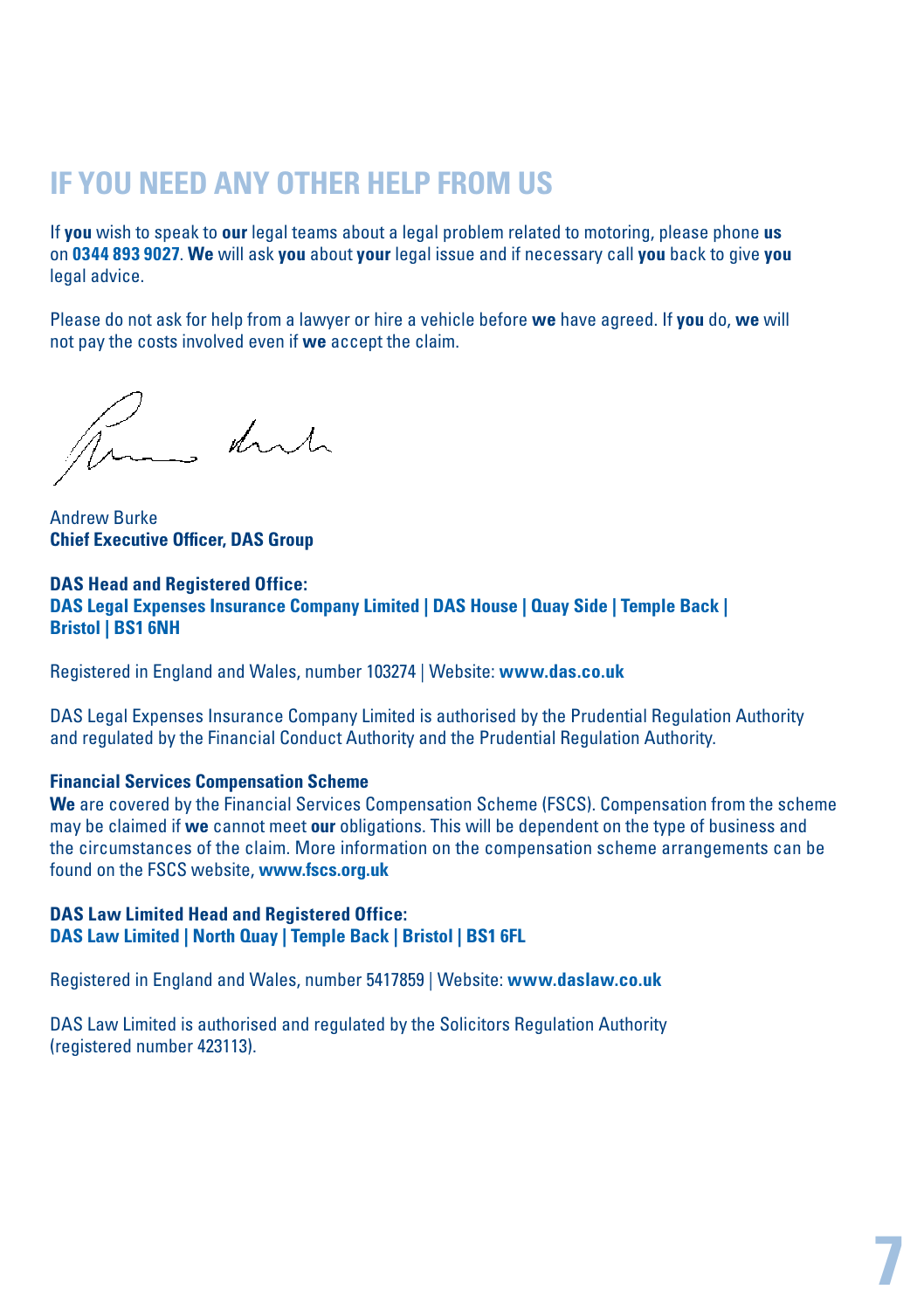## **ACCIDENT ASSISTANCE**

If **you** are involved in an accident, remember to write down as many details as possible, including the names and addresses of anyone who may have seen the accident.

**We** can provide the following assistance services on the mainland of England, Wales and Scotland only.

#### **1 VEHICLE RECOVERY**

 **We** can provide a range of recovery services for the **insured vehicle** if it is immobilised or unsafe to drive following an accident.

 **We** will provide a free recovery service if the **insured vehicle** needs to be repaired and is insured comprehensively.

 In other circumstances **we** can recover the **insured vehicle** at **your** request, although **you** will have to pay the recovery costs. However, if the accident was not the **insured person's** fault, **we** can usually recover these costs as part of **your** claim for uninsured losses.

#### **2 VEHICLE REPAIR**

 **We** can arrange and manage repairs to the **insured vehicle** if it is insured comprehensively, or if the accident was not the **insured person's** fault.

#### **3 VEHICLE HIRE**

 If an **insured person** is involved in an accident that was entirely the other person's fault, **we** can arrange to supply **you** with a comparable replacement vehicle, via a hire agreement. **We** will do so only if **you** meet the hire company's conditions of hire and **you** sign an agreement. **We** will recover the vehicle rental charges from the person who was at fault.

 Although **we** will take into account **your** preferences, the type of hire vehicle **you** are supplied with will be subject to availability at the time of hire. **We** are unable to provide a replacement hire vehicle if the driver at fault cannot be identified or traced. Where a hire vehicle is not provided, and **we** are managing the repairs to the comprehensively **insured vehicle**, **we** can provide **you** with a courtesy vehicle regardless of who was at fault for the accident.

#### **4 PAYMENT OF YOUR MOTOR INSURANCE POLICY EXCESS**

 If **we** arrange to supply **you** with a replacement hire vehicle via a hire agreement and manage any repairs to the **insured vehicle** after the accident, **we** will pay **your** comprehensive motor insurance policy excess. **You** may be required to sign an agreement and must agree to **DAS** pursuing the value of the excess as part of **your** claim for **uninsured losses**. **We** can usually recover the amount of the excess from the person responsible for the accident. However, if **we** cannot do so, **we** will ask **you** to reimburse **us** the amount of any excess that **we** have paid on **your** behalf.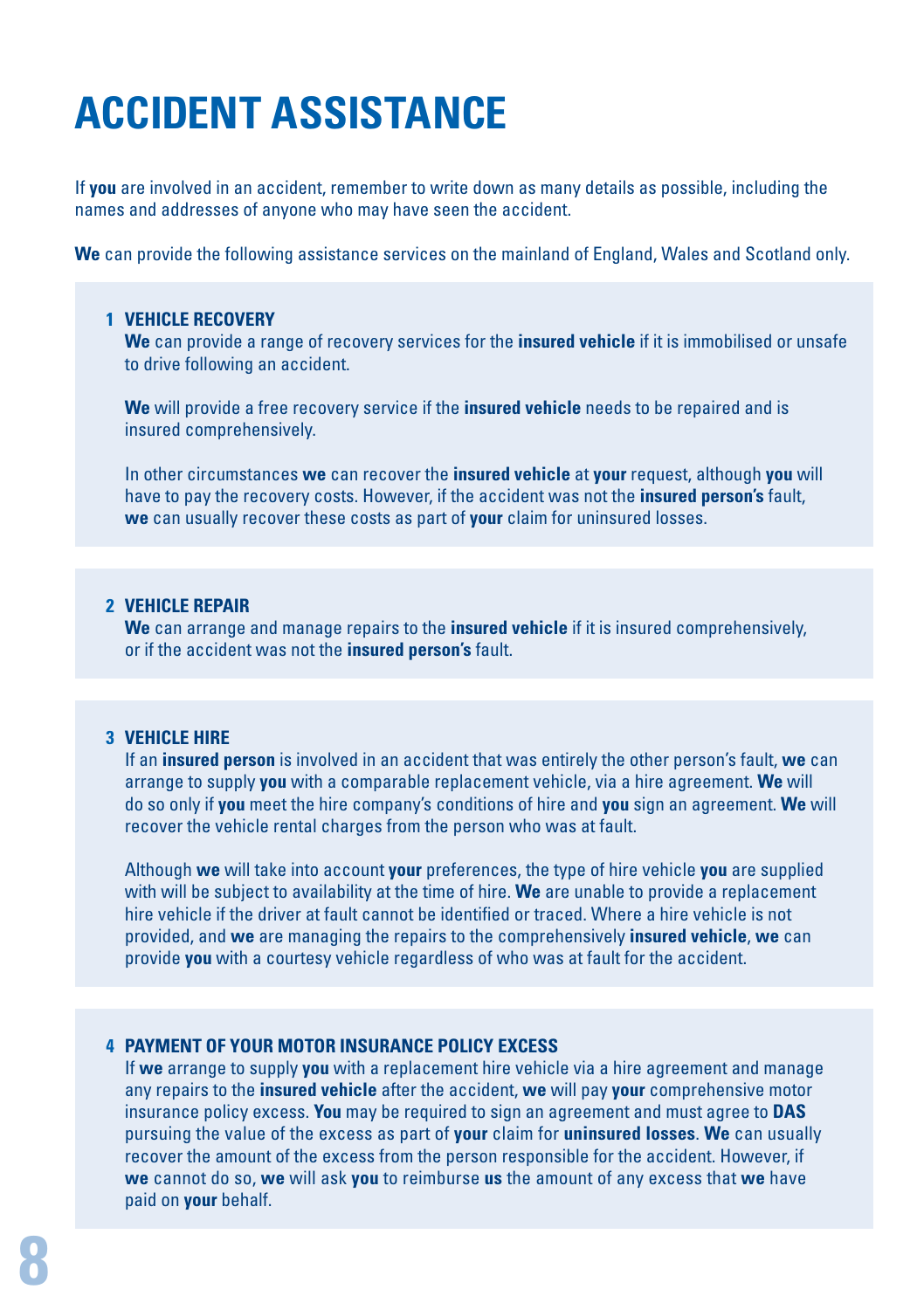## **OUR AGREEMENT**

**We** agree to provide the insurance described in this policy, in return for payment of the premium and subject to the terms, conditions, exclusions and limitations set out in this policy, provided that:

- **1 reasonable prospects** exist for the duration of the claim
- **2** the insured incident happens during the **period of insurance**
- **3** any legal proceedings will be dealt with by a court, or other body which **we** agree to, within the **countries covered**
- **4** the insured incident happens within the **countries covered**.

### **WHAT WE WILL PAY**

**We** will pay an **appointed representative**, on behalf of an **insured person**, **costs and expenses** incurred to recover **uninsured losses** after an event which causes:

- **(a)** damage to the **insured vehicle** or to any property belonging to an **insured person** in or on the vehicle; and/or
- **(b)** death or bodily injury to an **insured person** whilst travelling in or on the **insured vehicle**.

#### *Provided that:*

- *(i) the most we will pay for all claims resulting from one or more event arising at the same time or from the same originating cause is £100,000*
- *(ii) the most we will pay in costs and expenses is no more than the amount we would have paid to a preferred law firm. The amount we will pay a law firm (where acting as an appointed representative) is currently £100 per hour. This amount may vary from time to time*
- *(iii) in respect of an appeal or the defence of an appeal, the insured person must tell us within the time limits allowed that they want to appeal. Before we pay the costs and expenses for appeals, we must agree that reasonable prospects exist*
- *(iv) where an award of damages is the only legal remedy to a dispute and the cost of pursuing legal action is likely to be more than any award of damages, the most we will pay in costs and expenses is the value of the likely award.*

### **WHAT WE WILL NOT PAY**

In the event of a claim, if an **insured person** decides not to use the services of a **preferred law firm**, they will be responsible for any costs that fall outside the **DAS Standard Terms of Appointment** and these will not be paid by **us**.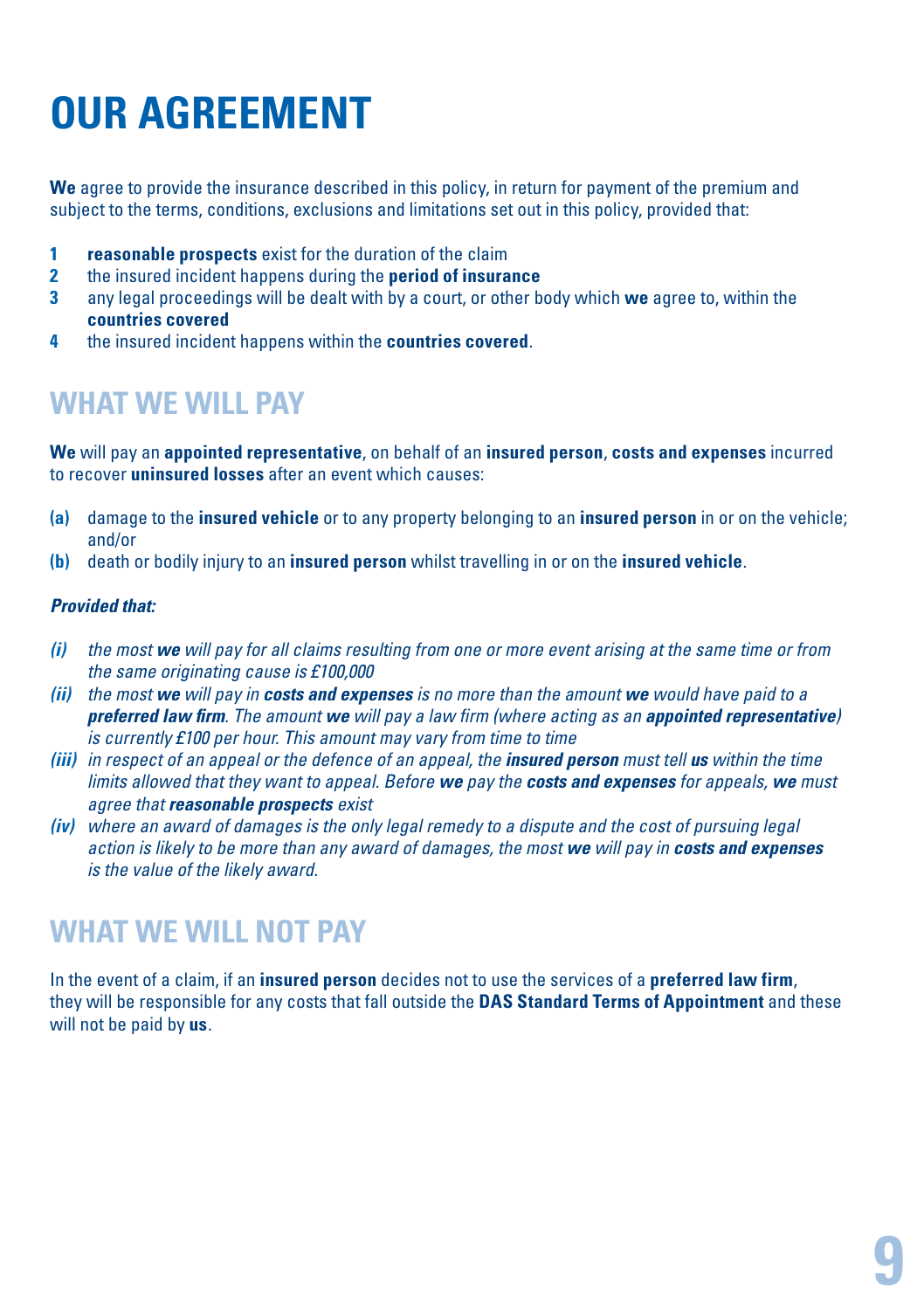## **POLICY EXCLUSIONS**

**We** will not pay for the following:

#### **1 Late reported claims**

 A claim where the **insured person** has failed to notify **us** of the insured incident within a reasonable time of it happening and where this failure adversely affects the **reasonable prospects** of a claim or **we** consider **our** position has been prejudiced.

#### **2 Costs we have not agreed**

**Costs and expenses** incurred before **our** acceptance of a claim.

#### **3 Court awards and fines**

 Fines, penalties, compensation or damages that a court or other authority orders an **insured person** to pay.

#### **4 Legal action we have not agreed**

 Any legal action an **insured person** takes that **we** or the **appointed representative** have not agreed to, or where an **insured person** does anything that hinders **us** or the **appointed representative**.

#### **5 Contractual disputes**

Any claim relating to a contract involving the **insured vehicle**.

#### **6 Uninsured drivers**

 The **insured vehicle** being used by anyone, with **your** permission, who does not have valid motor insurance.

#### **7 A dispute with DAS**

A dispute with **us** not otherwise dealt with under policy condition 8.

#### **8 Judicial review**

**Costs and expenses** arising from or relating to judicial review, coroner's inquest or fatal accident inquiry.

#### **9 Nuclear, war and terrorism risks**

A claim caused by, contributed to by or arising from:

- **(a)** ionising radiation or contamination by radioactivity from any nuclear fuel or from any nuclear waste from burning nuclear fuel
- **(b)** the radioactive, toxic, explosive or other hazardous properties of any explosive nuclear assembly or nuclear part of it
- **(c)** war, invasion, act of foreign enemy, hostilities (whether war is declared or not), civil war, rebellion, revolution, military force or coup, or any other act of terrorism or alleged act of terrorism as defined in the Terrorism Act 2000
- **(d)** pressure waves caused by aircraft or any other airborne devices travelling at sonic or supersonic speeds.

#### **10 Litigant in person**

Any claim where an **insured person** is not represented by a law firm, barrister or tax expert.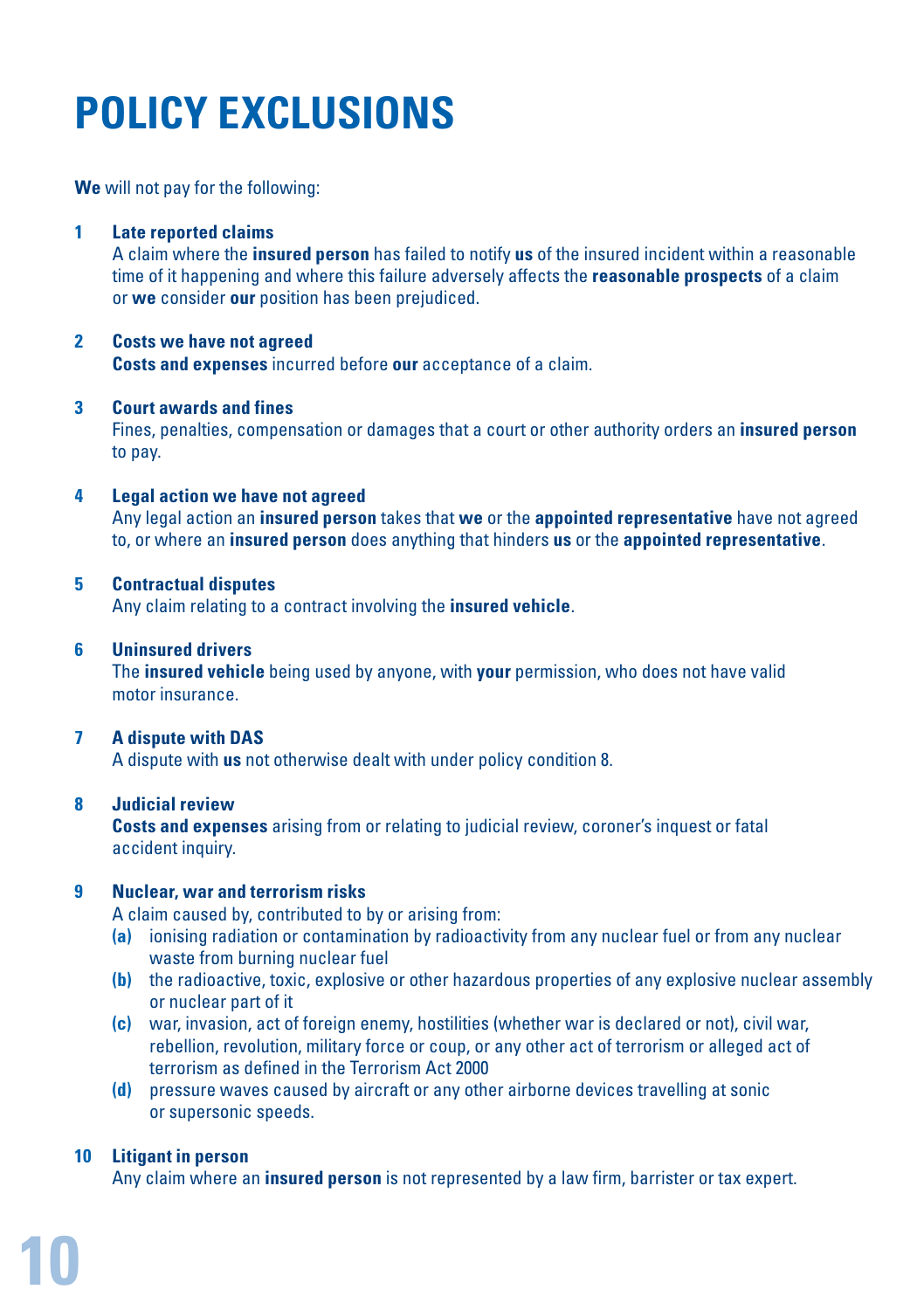## **POLICY CONDITIONS**

#### **1 An insured person's legal representation**

- **(a)** On receiving a claim, if legal representation is necessary, **we** will appoint a **preferred law firm** as an **insured person's appointed representative** to deal with their claim. They will try to settle the **insured person's** claim by negotiation without having to go to court.
- **(b)** If the appointed **preferred law firm** cannot negotiate settlement of the **insured person's** claim and it is necessary to go to court and legal proceedings are issued or there is a conflict of interest, then the **insured person** may choose a law firm to act as the **appointed representative**.
- **(c)** If the **insured person** chooses a law firm as their **appointed representative** who is not a **preferred law firm, we** will give the **insured person's** choice of law firm the opportunity to act on the same terms as a **preferred law firm**. However if they refuse to act on this basis, the most **we** will pay is the amount **we** would have paid if they had agreed to the **DAS Standard Terms of Appointment**. The amount **we** will pay a law firm (where acting as the **appointed representative**) is currently £100 per hour. This amount may vary from time to time.
- **(d)** The **appointed representative** must co-operate with **us** at all times and must keep **us** up to date with the progress of the claim.

#### **2 An insured person's responsibilities**

- **(a)** An **insured person** must co-operate fully with **us** and the **appointed representative**.
- **(b)** An **insured person** must give the **appointed representative** any instructions that **we** ask them to.

#### **3 Offers to settle a claim**

- **(a)** An **insured person** must tell **us** if anyone offers to settle a claim. An **insured person** must not negotiate or agree to a settlement without **our** written consent.
- **(b)** If an **insured person** does not accept a reasonable offer to settle a claim, **we** may refuse to pay further **costs and expenses**.
- **(c) We** may decide to pay the **insured person** the reasonable value of their claim, instead of starting or continuing legal action. In these circumstances the **insured person** must allow **us** to take over and pursue or settle any claim in their name. The **insured person** must also allow **us** to pursue at **our** own expense and for **our** own benefit, any claim for compensation against any other person and the **insured person** must give **us** all the information and help **we** need to do so.

#### **4 Assessing and recovering costs**

- **(a)** An **insured person** must instruct the **appointed representative** to have **costs and expenses** taxed, assessed or audited if **we** ask for this.
- **(b)** An **insured person** must take every step to recover **costs and expenses** that **we** have to pay and must pay **us** any amounts that are recovered.

#### **5 Cancelling an appointed representative's appointment**

 If the **appointed representative** refuses to continue acting for an **insured person** with good reason, or if the **insured person** dismisses the **appointed representative** without good reason, the cover **we** provide will end immediately, unless **we** agree to appoint another **appointed representative**.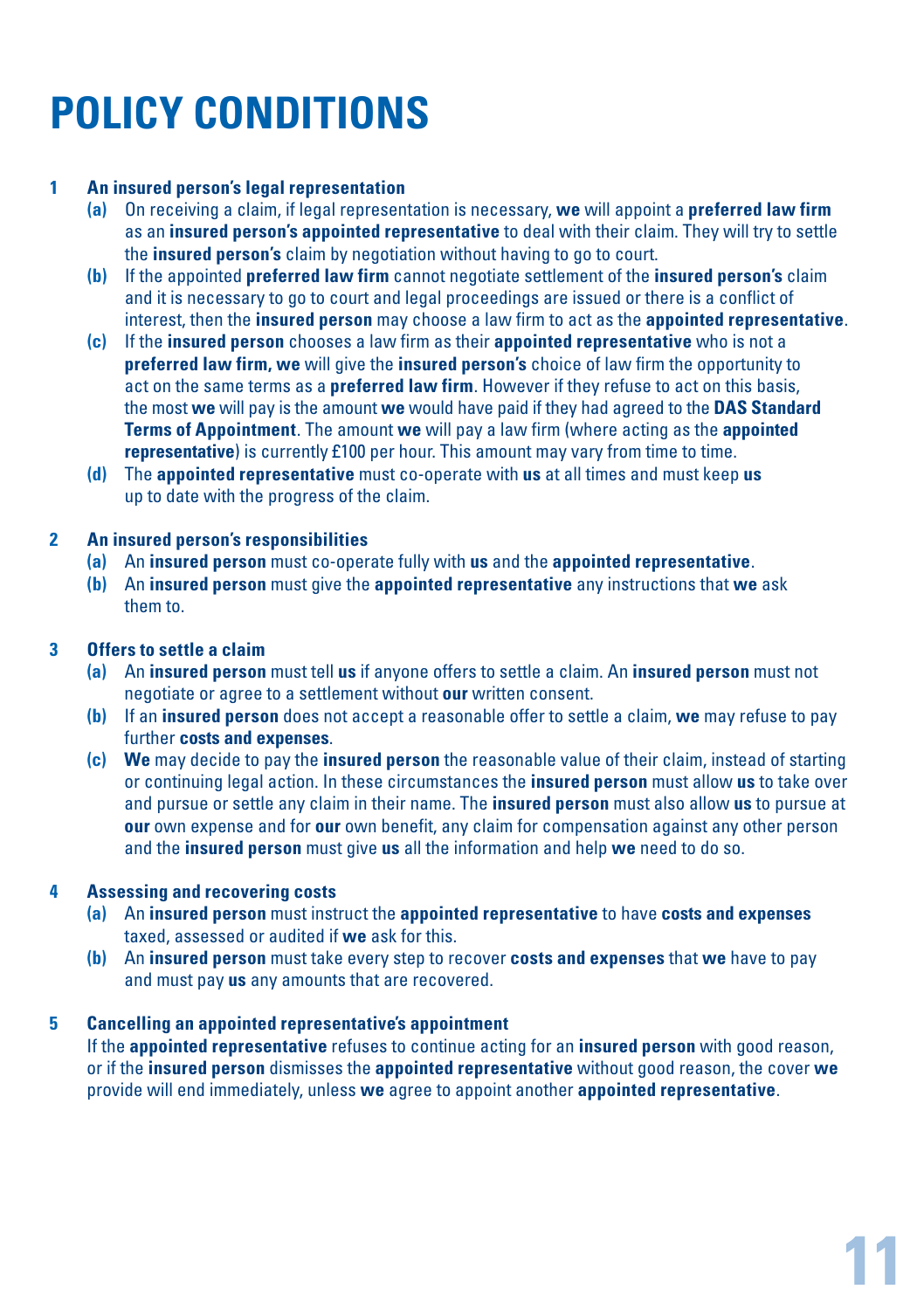#### **6 Withdrawing cover**

 If an **insured person** settles or withdraws a claim without **our** agreement, or does not give suitable instructions to the **appointed representative**, **we** can withdraw cover and will be entitled to reclaim from the **insured person** any **costs and expenses we** have paid.

#### **7 Expert opinion**

 **We** may require the **insured person** to get, at their own expense, an opinion from an expert that **we** consider appropriate, on the merits of the claim or proceedings, or on a legal principle. The expert must be approved in advance by **us** and the cost agreed in writing between **you** and **us**. Subject to this, **we** will pay the cost of getting the opinion if the expert's opinion indicates that it is more likely than not that an **insured person** will recover damages (or obtain any other legal remedy that **we** have agreed to) or make a successful defence.

#### **8 Arbitration**

 If there is a disagreement between **you** and **us** about the handling of a claim and it is not resolved through **our** internal complaints procedure **you** can contact the Financial Ombudsman Service for help. This is a free arbitration service for eligible consumers, small businesses, charities and trusts. (Details available from **www.financial-ombudsman.org.uk**)

 If **your** dispute is not covered by the Financial Ombudsman Service there is a separate arbitration process available. The arbitrator will be a barrister, solicitor or other suitably qualified person chosen jointly by **you** and **us**. If there is a disagreement over the choice of arbitrator, **we** will ask the Chartered Institute of Arbitrators to decide. The arbitrator will decide who will pay the costs of the arbitration. For example, costs may be split between **you** and **us** or may be paid by either **you** or **us**.

### **9 Keeping to the policy terms**

#### An **insured person** must:

- **(a)** keep to the terms and conditions of this policy
- **(b)** take reasonable steps to avoid and prevent claims
- **(c)** take reasonable steps to avoid incurring unnecessary costs
- **(d)** send everything **we** ask for, in writing, and
- **(e)** report to **us** full and factual details of any claim as soon as possible and give **us** any information **we** need.

#### **10 Cancelling the policy**

 **You** can cancel this policy by telling **us** within 14 days of taking it out, or at any time afterwards as long as **you** tell **us** at least 14 days beforehand. **We** can cancel this policy at any time as long as **we** tell **you** at least 14 days beforehand.

 Subject to the terms of business between **you** and the person who sold **you** this policy, **you** may be entitled to a partial refund of the premium.

 It is important to note that charges may apply to any refund subject to the individual terms of business between **you** and the person who sold **you** this policy. Please contact them directly for full details of charges.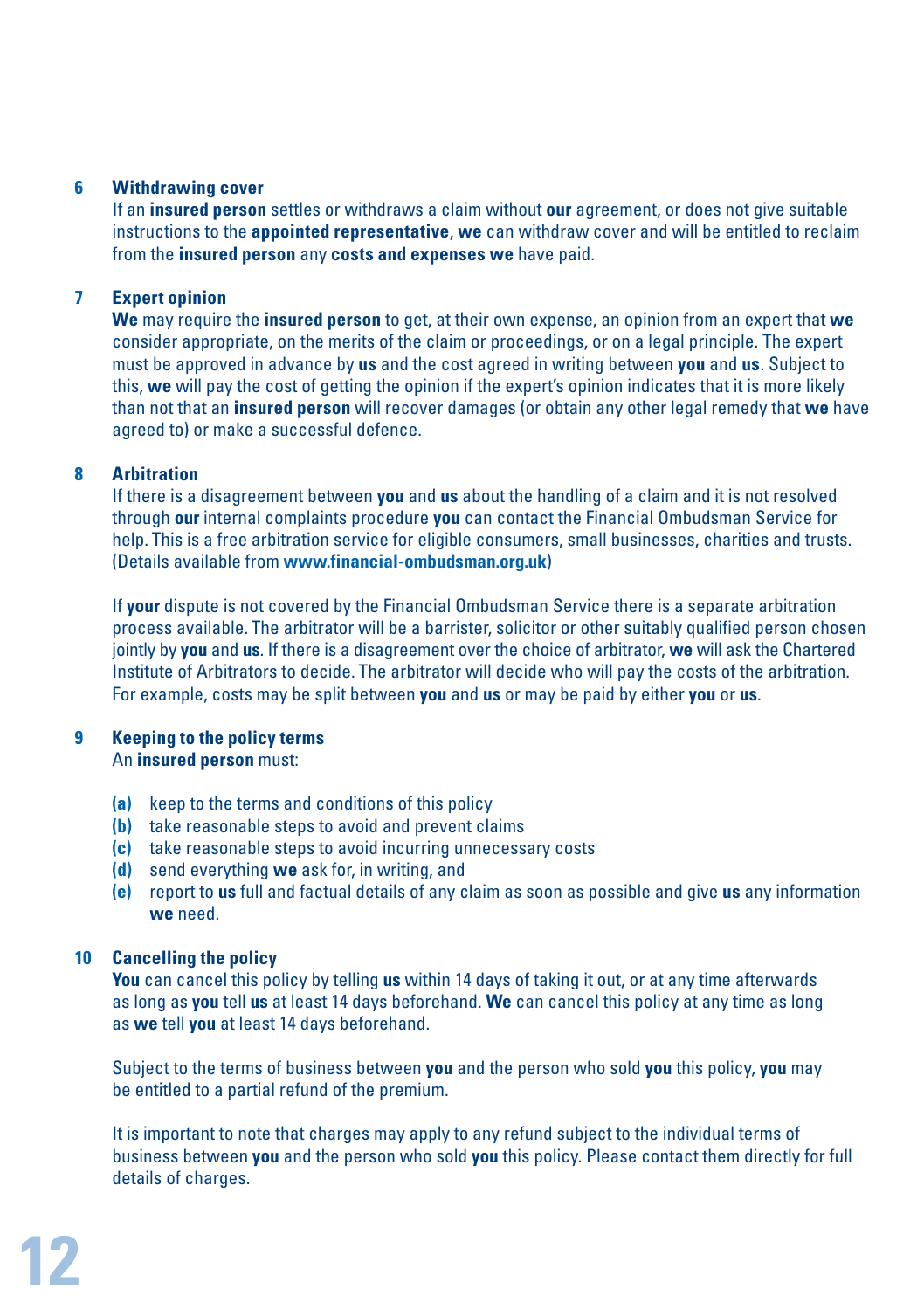#### **11 Fraudulent claims**

 **We** will, at **our** discretion, void the policy (make it invalid) from the date of claim, or alleged claim, and/or **we** will not pay the claim if:

- **(a)** a claim an **insured person** has made to obtain benefit under this policy is fraudulent or intentionally exaggerated, or
- **(b)** a false declaration or statement is made in support of a claim.

#### **12 Claims under this policy by a third party**

 Apart from **us**, the **insured person** is the only person who may enforce all or any part of this policy and the rights and interests arising from or connected with it. This means that the Contracts (Rights of Third Parties) Act 1999 does not apply to the policy in relation to any third-party rights or interest.

#### **13 Other insurances**

 If any claim covered under this policy is also covered by another policy, or would have been covered if this policy did not exist, **we** will only pay **our** share of the claim even if the other insurer refuses the claim.

#### **14 Law that applies**

 This policy is governed by the law that applies in the part of the United Kingdom, Channel Islands or Isle of Man where **you** normally live. Otherwise, the law of England and Wales applies.

 All Acts of Parliament mentioned in this policy include equivalent laws in Scotland, Northern Ireland, the Isle of Man and the Channel Islands as appropriate.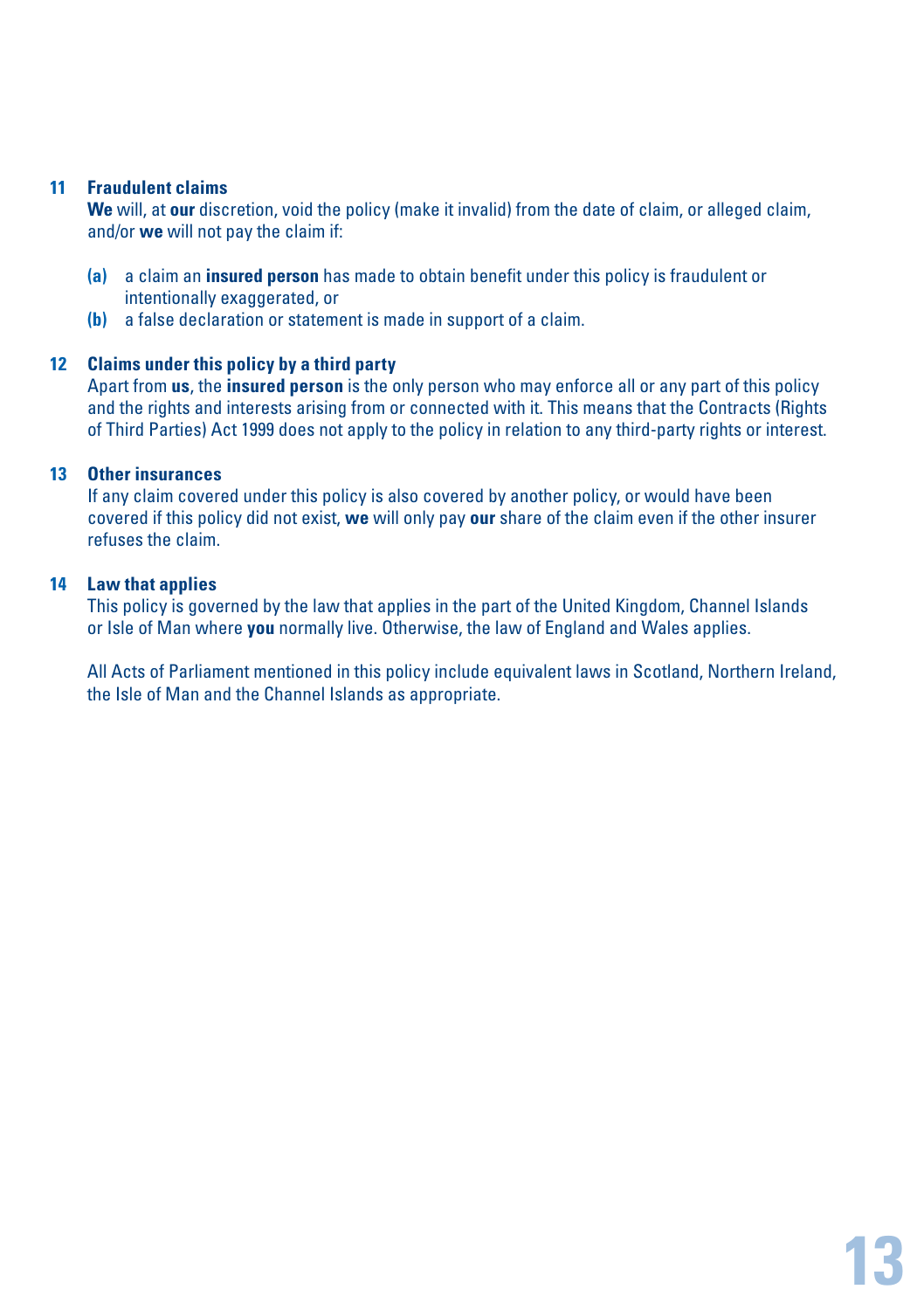## **DATA PROTECTION**

To comply with data protection regulations **we** are committed to processing the **insured person's** personal information fairly and transparently. This section is designed to provide a brief understanding of how **we** collect and use this information.

**We** may collect personal details, including the **insured person's** name, address and, on occasion their medical records. This is for the purpose of managing the **insured person's** products and services, and this may include underwriting, claims handling and providing legal advice.

### **WHO WE ARE**

**DAS** is part of DAS UK Holdings Limited (DAS UK Group). The uses of the **insured person's** personal data by **us** and members of the DAS UK Group are covered by **our** individual company registrations with the Information Commissioner's Office.

### **HOW WE WILL USE YOUR INFORMATION**

**We** may need to send the **insured person's** information to other parties, such as lawyers or other experts, the court, insurance intermediaries, insurance companies, appointed service providers, specialist agencies so they may contact the **insured person** to ask for their feedback or members of the DAS UK Group. If the **insured person's** policy includes legal advice **we** may have to send the information outside of the European Economic Area (EEA) in order to give legal advice on non-European Union law. The **insured person's** information may also be sent outside the EEA if they require a hire car so the service provider can administer this aspect of their claim.

**We** will not disclose the **insured person's** personal data to any other person or organisation unless **we** are required to by **our** legal and regulatory obligations. For example, **we** may use and share the **insured person's** data with other organisations and public bodies, including the police and anti-fraud organisations, for the prevention and detection of crime, including fraud and financial sanctions. If false or inaccurate information is provided and fraud is identified, details will be passed to fraud prevention agencies to prevent fraud and money laundering. Further details explaining how the information held by fraud prevention agencies may be used can be obtained by writing to, or telephoning **DAS**. A copy is also accessible and can be downloaded via **our** website.

### **GOT A QUESTION?**

If the **insured person** has any questions or comments about how **we** store, use or protect their information, or if the **insured person** wishes to request to see the information held about them, they can do this by calling **0344 893 9027**, by writing to the Data Protection Officer at **our DAS** Head Office address – please see page 7 or by visiting **www.das.co.uk**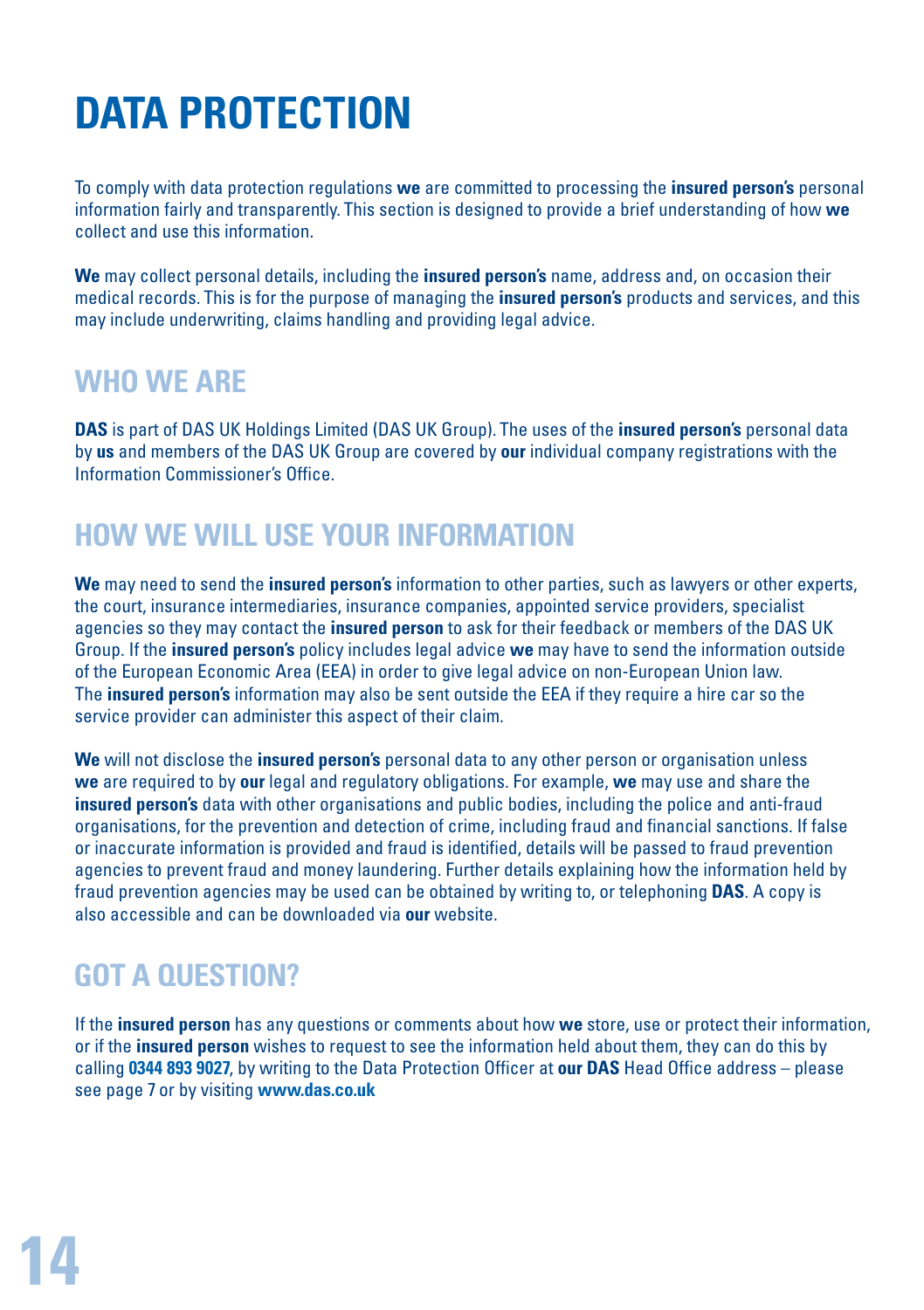## **HOW TO MAKE A COMPLAINT**

**We** always aim to give **you** a high quality service. If **you** think **we** have let **you** down, **you** can contact **us** by:

- **phoning 0344 893 9013**
- **emailing customerrelations@das.co.uk**<br>■ *writing to the Customer Belations Dana*
- writing to the **Customer Relations Department | DAS Legal Expenses Insurance Company Limited | DAS House | Quay Side | Temple Back | Bristol | BS1 6NH**
- completing **our** online complaint form at **www.das.co.uk**

Further details of **our** internal complaint-handling procedures are available on request.

If **you** are not happy with the complaint outcome or if **we**'ve been unable to respond to **your** complaint within 8 weeks, **you** can ask the Financial Ombudsman Service for a free and independent review of **your** complaint.

**You** can contact them by:

- phoning **0800 023 4567** (free from mobile phones and landlines) or **0300 123 9123**<br>■ emailing complaint info@financial.ombudsman.org.uk
- emailing **complaint.info@financial-ombudsman.org.uk**
- writing to **The Financial Ombudsman Service | Exchange Tower | London | E14 9SR**

Further information is available on their website: **www.financial-ombudsman.org.uk**

Using this service does not affect **your** right to take legal action.

The Financial Ombudsman's role is to assess **our** handling of a claim in light of the policy terms. It is not to assess the quality of legal advice. If **you** are unhappy with the service provided by an **appointed representative** the relevant complaint-handling procedure is available on request.